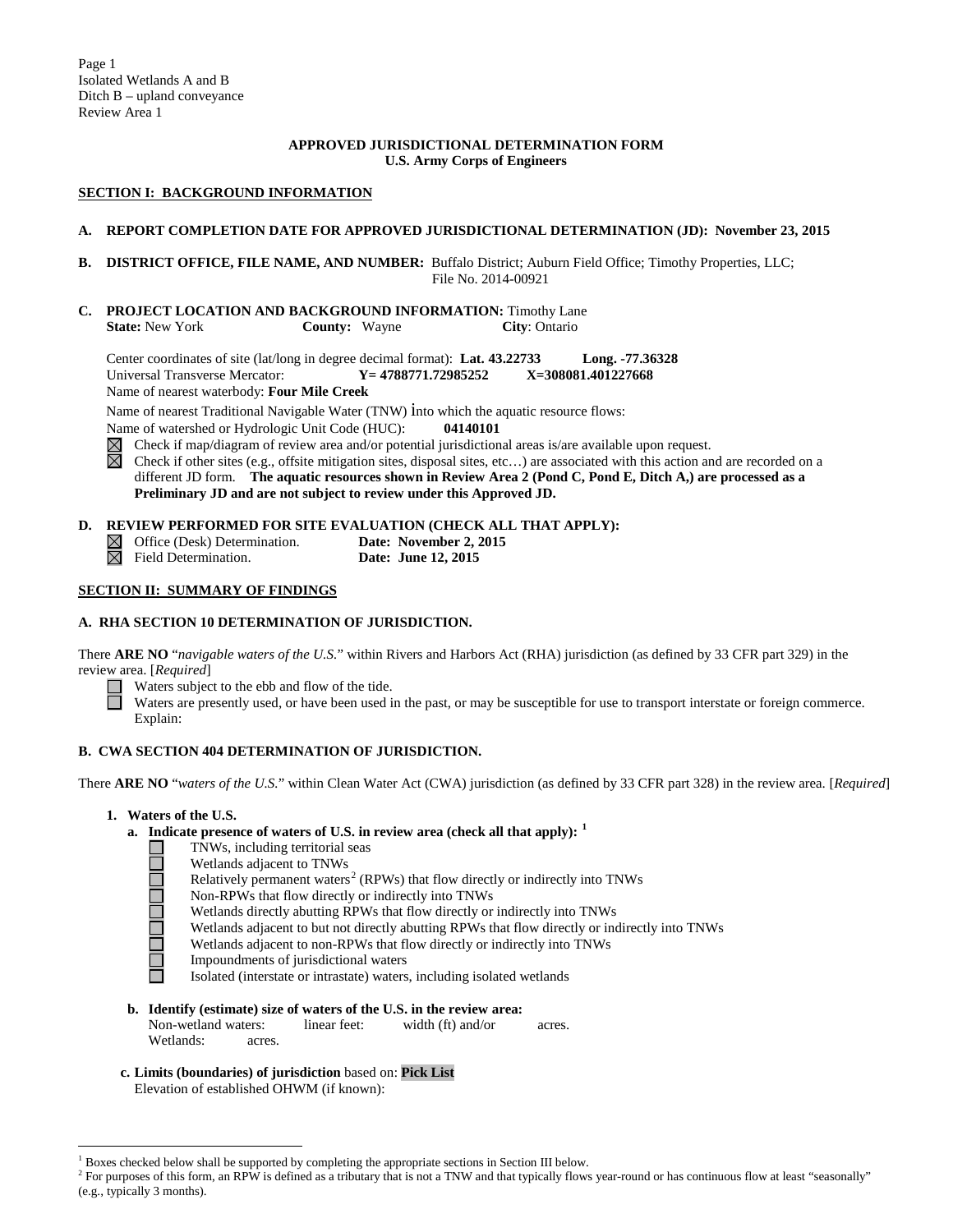Page 2 Isolated Wetlands A and B Ditch B – upland conveyance Review Area 1

## **2. Non-regulated waters/wetlands (check if applicable): [3](#page-1-0)**

 $\boxtimes$  Potentially jurisdictional waters and/or wetlands were assessed within the review area and determined to be not jurisdictional. Explain:

**Wetlands A and B, and Ditch B** are outside Department of the Army jurisdiction as they do not meet the criteria for a jurisdictional water of the United States according to 33 CFR Part 328.3(a)(1-7) as follows:

- 1. do not/has not supported interstate or foreign commerce;
- 2. is not an interstate water/wetland;
- 3. the degradation or destruction of which would not affect interstate or foreign commerce and does not include such waters:
	- (i) which are or could be used by interstate or foreign travelers for recreational or other purposes; or
	- (ii) from which fish or shellfish are or could be taken and sold in interstate or foreign commerce; or
	- (iii) which are used or could be used for industrial purpose by industries in interstate commerce
- 4. is not an impoundment of water otherwise defined as WOUS under the definition;
- 5. is not a tributary of waters identified in paragraphs (a)(1)-(4) of this section;
- 6. is not a territorial sea;
- 7. is not wetland adjacent to waters (other than waters that are themselves wetlands) identified in paragraphs (a)(1)-(6) of this section;

## **Review Area 1**

**Wetland A – 0.13 acre (PEM) - Isolated**: This wetland formed in an excavated depression with mounded soil on the east side. The area has been used as a dumping ground for asphalt, concrete, and other material; and as a result, trapped precipitation formed a wetland. This feature is within soil mapped as Appleton loam, which has a hydric soil rating of 10. The western edge of the wetland is approximately 50 feet from Ditch A, however, the elevation is higher on the west and it is not likely that the volume of water captured in this wetland would raise high enough to reach Ditch A. The wetland is approximately 300 feet from Ditch B on the east, but topography indicates that surface flow would be to the north.

The northern edge of the wetland is approximately 650 feet from Ponds C and E. There is no evidence that overland flow from the wetland would reach either Pond. Topography indicates that surface flow would travel over Ontario gravelly loam and Hilton gravelly loam, both of which have a hydric rating of 0. Therefore, due to the well-drained soil characteristics, surface water would readily percolate into the ground. Since no surface water connection to downstream waters was identified, and due to topography and distances to possible downstream conveyances, the presence of a shallow subsurface flow connection to Ditch A, Ditch B, or Ponds C or E is very unlikely. Therefore, Wetland A is determined to be isolated.

**Wetland B – 0.11 acre (PEM) - Isolated:** This wetland formed in a shallow, excavated depression with precipitation as its only hydrologic source. This feature is within soil mapped as Appleton loam, which has a hydric soil rating of 10. The western edge of the wetland is approximately 150 feet from Ditch A, however, the elevation is higher on the west, and it is not likely that the volume of water captured in this wetland would raise high enough to reach the Ditch. The wetland is approximately 250 feet from Ditch B on the east, but topography indicates that surface flow would be to the north.

The northern edge of the wetland is approximately 415 feet from Ponds C and E. There is no evidence that overland flow from the Wetland would reach these Ponds. Topography indicates that surface flow would travel over Ontario gravelly loam and Hilton gravelly loam, both of which have a hydric rating of zero (0). Therefore, due to the well-drained soil characteristics, surface water would readily percolate into the ground. Since no surface water connection to downstream waters was identified and due to topography and distances to possible downstream conveyances, the presence of a shallow subsurface flow connection to Ditch A, Ditch B, or Ponds C and E is very unlikely. Therefore, Wetland B is determined to be isolated.

**Ditch B – 927 linear feet (ephemeral flow):** This ditch was excavated in Lockport and Brockport silty clay loam, which has an eight (8) percent hydric soil rating and extends to Pond C (iron-ore mining pit) through land identified as 'cut and fill' with a 15-percent hydric soil rating. The ditch is entirely within the old field and does not receive any upstream waters. Several on-site observations by the consultant suggest that flow only occurs after rain events. Although the ditch has been excavated to a depth of approximately 3-4 feet, it does not appear to intersect groundwater. Therefore, this ditch is determined to be an upland conveyance and not jurisdictional under the Clean Water Act.

**Note that the aquatic resources identified in Review Area 2 (Pond C, Pond E, Ditch A) as shown on the delineation map have been processed by a Preliminary JD and are not subject to review under this Approved JD.**

<span id="page-1-0"></span><sup>&</sup>lt;sup>3</sup> Supporting documentation is presented in Section III.F.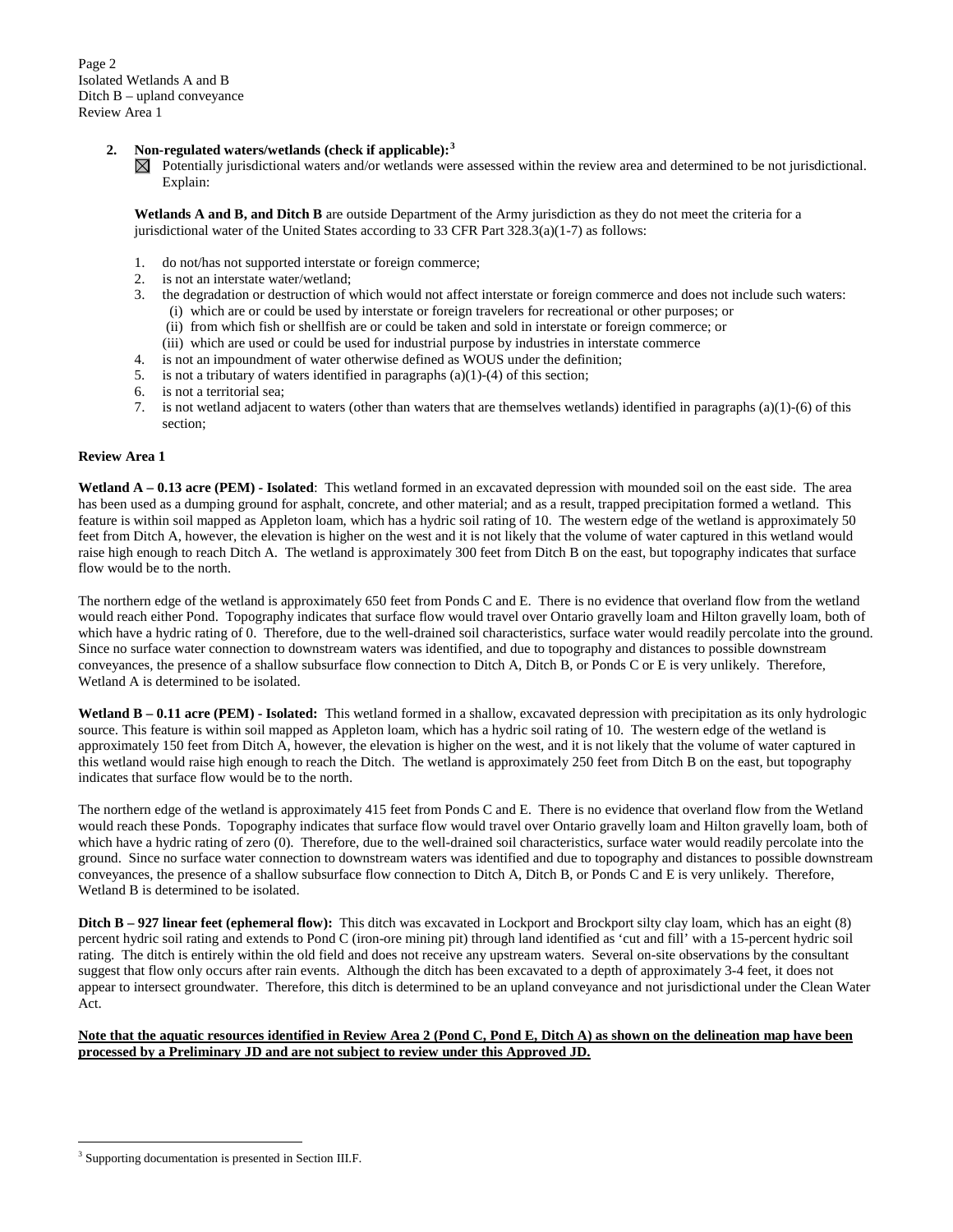## **SECTION III: CWA ANALYSIS**

## **A. TNWs AND WETLANDS ADJACENT TO TNWs**

**The agencies will assert jurisdiction over TNWs and wetlands adjacent to TNWs. If the aquatic resource is a TNW, complete Section III.A.1 and Section III.D.1. only; if the aquatic resource is a wetland adjacent to a TNW, complete Sections III.A.1 and 2 and Section III.D.1.; otherwise, see Section III.B below**.

- **1. TNW** 
	- Identify TNW: Summarize rationale supporting determination:

## **2. Wetland adjacent to TNW**

Summarize rationale supporting conclusion that wetland is "adjacent":

## **B. CHARACTERISTICS OF TRIBUTARY (THAT IS NOT A TNW) AND ITS ADJACENT WETLANDS (IF ANY):**

**This section summarizes information regarding characteristics of the tributary and its adjacent wetlands, if any, and it helps determine whether or not the standards for jurisdiction established under Rapanos have been met.** 

**The agencies will assert jurisdiction over non-navigable tributaries of TNWs where the tributaries are "relatively permanent waters" (RPWs), i.e. tributaries that typically flow year-round or have continuous flow at least seasonally (e.g., typically 3 months). A wetland that directly abuts an RPW is also jurisdictional. If the aquatic resource is not a TNW, but has year-round (perennial) flow, skip to Section III.D.2. If the aquatic resource is a wetland directly abutting a tributary with perennial flow, skip to Section III.D.4.**

**A wetland that is adjacent to but that does not directly abut an RPW requires a significant nexus evaluation. Corps districts and EPA regions will include in the record any available information that documents the existence of a significant nexus between a relatively permanent tributary that is not perennial (and its adjacent wetlands if any) and a traditional navigable water, even though a significant nexus finding is not required as a matter of law.**

**If the waterbody[4](#page-2-0) is not an RPW, or a wetland directly abutting an RPW, a JD will require additional data to determine if the waterbody has a significant nexus with a TNW. If the tributary has adjacent wetlands, the significant nexus evaluation must consider the tributary in combination with all of its adjacent wetlands. This significant nexus evaluation that combines, for analytical purposes, the tributary and all of its adjacent wetlands is used whether the review area identified in the JD request is the tributary, or its adjacent wetlands, or both. If the JD covers a tributary with adjacent wetlands, complete Section III.B.1 for the tributary, Section III.B.2 for any onsite wetlands, and Section III.B.3 for all wetlands adjacent to that tributary, both onsite and offsite. The determination whether a significant nexus exists is determined in Section III.C below.**

## **1. Characteristics of non-TNWs that flow directly or indirectly into TNW**

**(i) General Area Conditions:**

| inches                                                                                |
|---------------------------------------------------------------------------------------|
| inches                                                                                |
| Pick List<br><b>Pick List</b><br>Average annual rainfall:<br>Average annual snowfall: |

## **(ii) Physical Characteristics:**

(a) Relationship with TNW:

Tributary flows directly into TNW. Tributary flows through **Pick List** tributaries before entering TNW Project waters are **Pick List** river miles from TNW Project waters are **Pick List** river miles from RPW Project waters are **Pick List** aerial (straight) miles from TNW Project waters are **Pick List** aerial (straight) miles from RPW Project waters cross or serve as state boundaries. Explain: Identify flow route to  $TNW<sup>5</sup>$  $TNW<sup>5</sup>$  $TNW<sup>5</sup>$ : Tributary stream order, if known:

<span id="page-2-0"></span> <sup>4</sup> Note that the Instructional Guidebook contains additional information regarding swales, ditches, washes, and erosional features generally and in the arid **West** 

<span id="page-2-1"></span><sup>&</sup>lt;sup>5</sup> Flow route can be described by identifying, e.g., tributary a, which flows through the review area, to flow into tributary b, which then flows into TNW.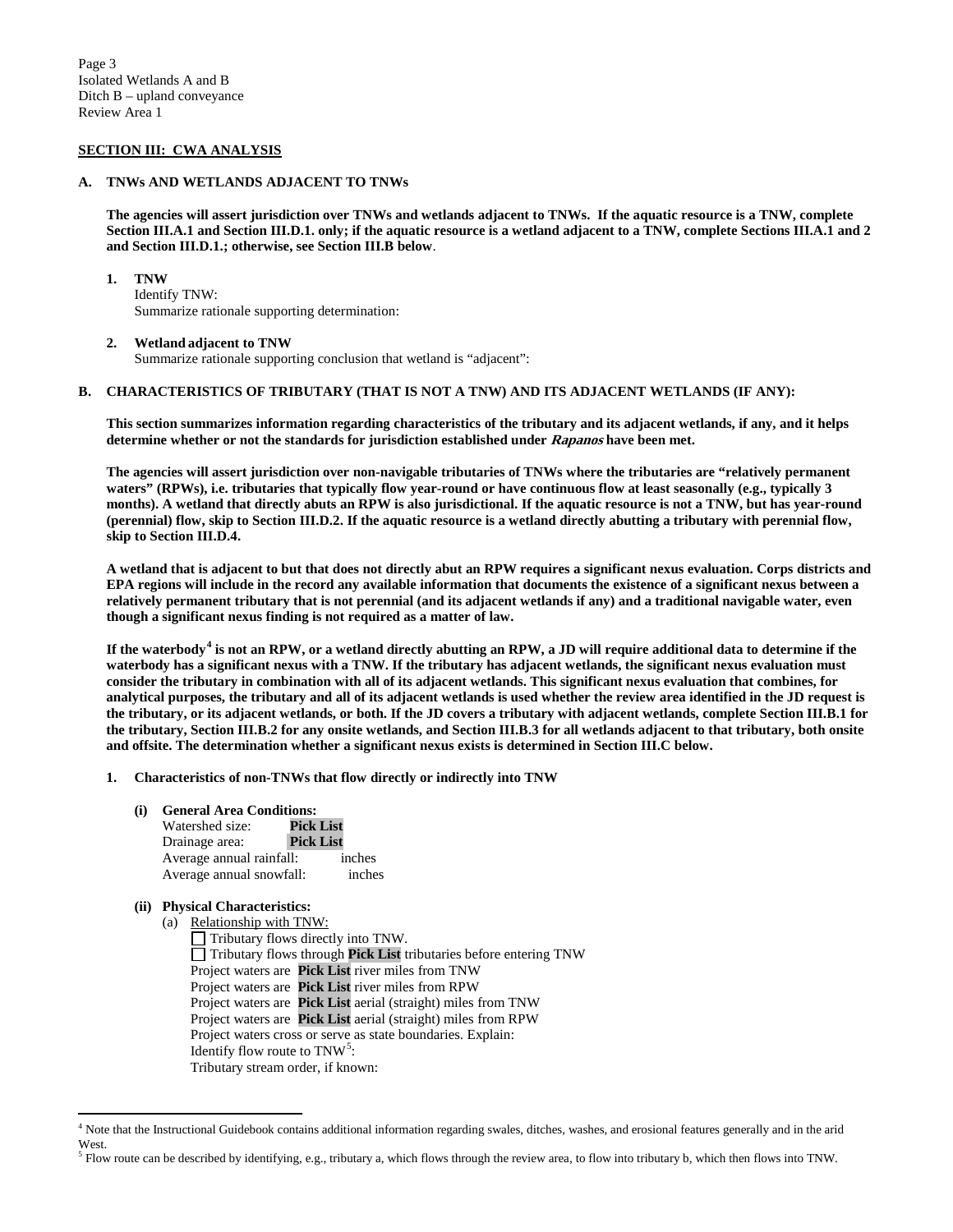Page 4 Isolated Wetlands A and B Ditch B – upland conveyance Review Area 1

|     | (b) General Tributary Characteristics (check all that apply):<br><b>Tributary</b> is:<br>Natural<br>Artificial (man-made). Explain:                                                                                                                                                                                                                                                                                                                                                                                                                                                                                                                                                                                                                                                                                                                                                                                                                                                   |
|-----|---------------------------------------------------------------------------------------------------------------------------------------------------------------------------------------------------------------------------------------------------------------------------------------------------------------------------------------------------------------------------------------------------------------------------------------------------------------------------------------------------------------------------------------------------------------------------------------------------------------------------------------------------------------------------------------------------------------------------------------------------------------------------------------------------------------------------------------------------------------------------------------------------------------------------------------------------------------------------------------|
|     | Manipulated (man-altered). Explain:<br>Tributary properties with respect to top of bank (estimate):<br>Average width:<br>feet<br>Average depth:<br>feet<br>Average side slopes: Pick List<br>Primary tributary substrate composition (check all that apply):<br><b>Silts</b><br>Sands<br>Concrete<br>$\Box$ Cobbles<br>Gravel<br>Muck<br>Bedrock<br>Vegetation. Type/% cover:                                                                                                                                                                                                                                                                                                                                                                                                                                                                                                                                                                                                         |
|     | Tributary condition/stability [e.g., highly eroding, sloughing banks]. Explain:<br>Presence of run/riffle/pool complexes. Explain:<br>Tributary geometry: Pick List<br>Tributary gradient (approximate average slope):<br>%                                                                                                                                                                                                                                                                                                                                                                                                                                                                                                                                                                                                                                                                                                                                                           |
| (c) | Flow:<br>Tributary provides for: Pick List<br>Estimate average number of flow events in review area/year: Pick List<br>Describe flow regime:<br>Other information on duration and volume:<br>Surface flow is: Pick List. Characteristics:<br>Subsurface flow: Pick List. Explain findings:<br>$\Box$ Dye (or other) test performed:<br>Tributary has (check all that apply):<br>Bed and banks<br>$\Box$ OHWM <sup>6</sup> (check all indicators that apply):<br>$\Box$ clear, natural line impressed on the bank<br>the presence of litter and debris<br>changes in the character of soil<br>destruction of terrestrial vegetation<br>the presence of wrack line<br>shelving<br>sediment sorting<br>vegetation matted down, bent, or absent<br>leaf litter disturbed or washed away<br>scour<br>sediment deposition<br>multiple observed or predicted flow events<br>water staining<br>abrupt change in plant community<br>other (list):<br>Discontinuous OHWM. <sup>7</sup> Explain: |
|     | If factors other than the OHWM were used to determine lateral extent of CWA jurisdiction (check all that apply):<br>$\Box$ High Tide Line indicated by:<br>Mean High Water Mark indicated by:<br>$\Box$<br>$\Box$ oil or scum line along shore objects<br>survey to available datum;<br>fine shell or debris deposits (foreshore)<br>physical markings;<br>physical markings/characteristics<br>$\Box$ vegetation lines/changes in vegetation types.<br>tidal gauges                                                                                                                                                                                                                                                                                                                                                                                                                                                                                                                  |
|     | (iii) Chemical Characteristics:<br>Characterize tributary (e.g., water color is clear, discolored, oily film; water quality; general watershed characteristics, etc.).<br>Identify specific pollutants, if known:                                                                                                                                                                                                                                                                                                                                                                                                                                                                                                                                                                                                                                                                                                                                                                     |
|     | (iv) Biological Characteristics. Channel supports (check all that apply):<br>Riparian corridor. Characteristics (type, average width):                                                                                                                                                                                                                                                                                                                                                                                                                                                                                                                                                                                                                                                                                                                                                                                                                                                |

- Wetland fringe. Characteristics:
- Habitat for:
- Federally Listed species. Explain findings:
- Fish/spawn areas. Explain findings:
- Other environmentally-sensitive species. Explain findings:
- Aquatic/wildlife diversity. Explain findings:

<span id="page-3-1"></span><span id="page-3-0"></span> <sup>6</sup> <sup>6</sup>A natural or man-made discontinuity in the OHWM does not necessarily sever jurisdiction (e.g., where the stream temporarily flows underground, or where the OHWM has been removed by development or agricultural practices). Where there is a break in the OHWM that is unrelated to the waterbody's flow regime (e.g., flow over a rock outcrop or through a culvert), the agencies will look for indicators of flow above and below the break. <sup>7</sup>  $7$ Ibid.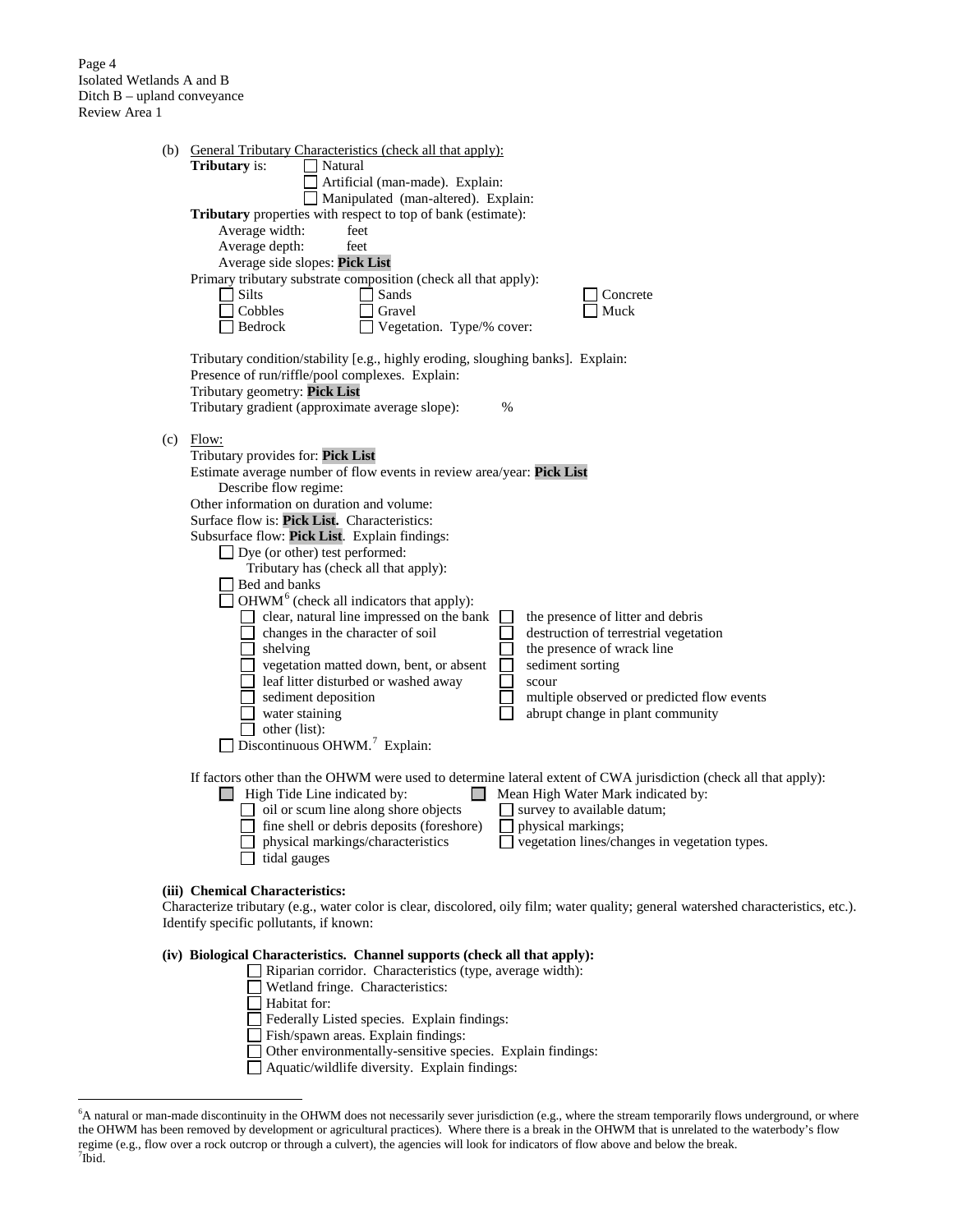Page 5 Isolated Wetlands A and B Ditch B – upland conveyance Review Area 1

## **2. Characteristics of wetlands adjacent to non-TNW that flow directly or indirectly into TNW**

#### **(i) Physical Characteristics:**

- (a) General Wetland Characteristics: Properties: Wetland size: acres Wetland type. Explain: Wetland quality. Explain: Project wetlands cross or serve as state boundaries. Explain:
- (b) General Flow Relationship with Non-TNW: Flow is: **Pick List**. Explain: Surface flow is**: Pick List**  Characteristics: Subsurface flow: **Pick List**. Explain findings: □ Dye (or other) test performed:
- (c) Wetland Adjacency Determination with Non-TNW:  $\Box$  Directly abutting  $\Box$  Not directly abutting
	- Discrete wetland hydrologic connection. Explain:
	- Ecological connection. Explain:
	- Separated by berm/barrier. Explain:
- (d) Proximity (Relationship) to TNW

Project wetlands are **Pick List** river miles from TNW. Project waters are **Pick List** aerial (straight) miles from TNW. Flow is from: **Pick List.** Estimate approximate location of wetland as within the **Pick List** floodplain.

## **(ii) Chemical Characteristics:**

Characterize wetland system (e.g., water color is clear, brown, oil film on surface; water quality; general watershed characteristics; etc.). Explain: Identify specific pollutants, if known:

## **(iii) Biological Characteristics. Wetland supports (check all that apply):**

- $\Box$  Riparian buffer. Characteristics (type, average width):
- Vegetation type/percent cover. Explain:
- Habitat for:
	- Federally Listed species. Explain findings:
	- Fish/spawn areas. Explain findings:
	- Other environmentally-sensitive species. Explain findings:
	- Aquatic/wildlife diversity. Explain findings:

# **3. Characteristics of all wetlands adjacent to the tributary (if any)**

All wetland(s) being considered in the cumulative analysis: **Pick List**

Approximately ( ) acres in total are being considered in the cumulative analysis.

For each wetland, specify the following:

Directly abuts? (Y/N) Size (in acres) Directly abuts? (Y/N) Size (in acres)

Summarize overall biological, chemical and physical functions being performed:

# **C. SIGNIFICANT NEXUS DETERMINATION**

**A significant nexus analysis will assess the flow characteristics and functions of the tributary itself and the functions performed by any wetlands adjacent to the tributary to determine if they significantly affect the chemical, physical, and biological integrity of a TNW. For each of the following situations, a significant nexus exists if the tributary, in combination with all of its adjacent wetlands, has more than a speculative or insubstantial effect on the chemical, physical and/or biological integrity of a TNW. Considerations when evaluating significant nexus include, but are not limited to the volume, duration, and frequency of the flow of water in the tributary and its proximity to a TNW, and the functions performed by the tributary and all its adjacent wetlands. It is not appropriate to determine significant nexus based solely on any specific threshold of distance (e.g. between a tributary and its adjacent wetland or between a tributary and the TNW). Similarly, the fact an adjacent wetland lies within or outside of a floodplain is not solely determinative of significant nexus.**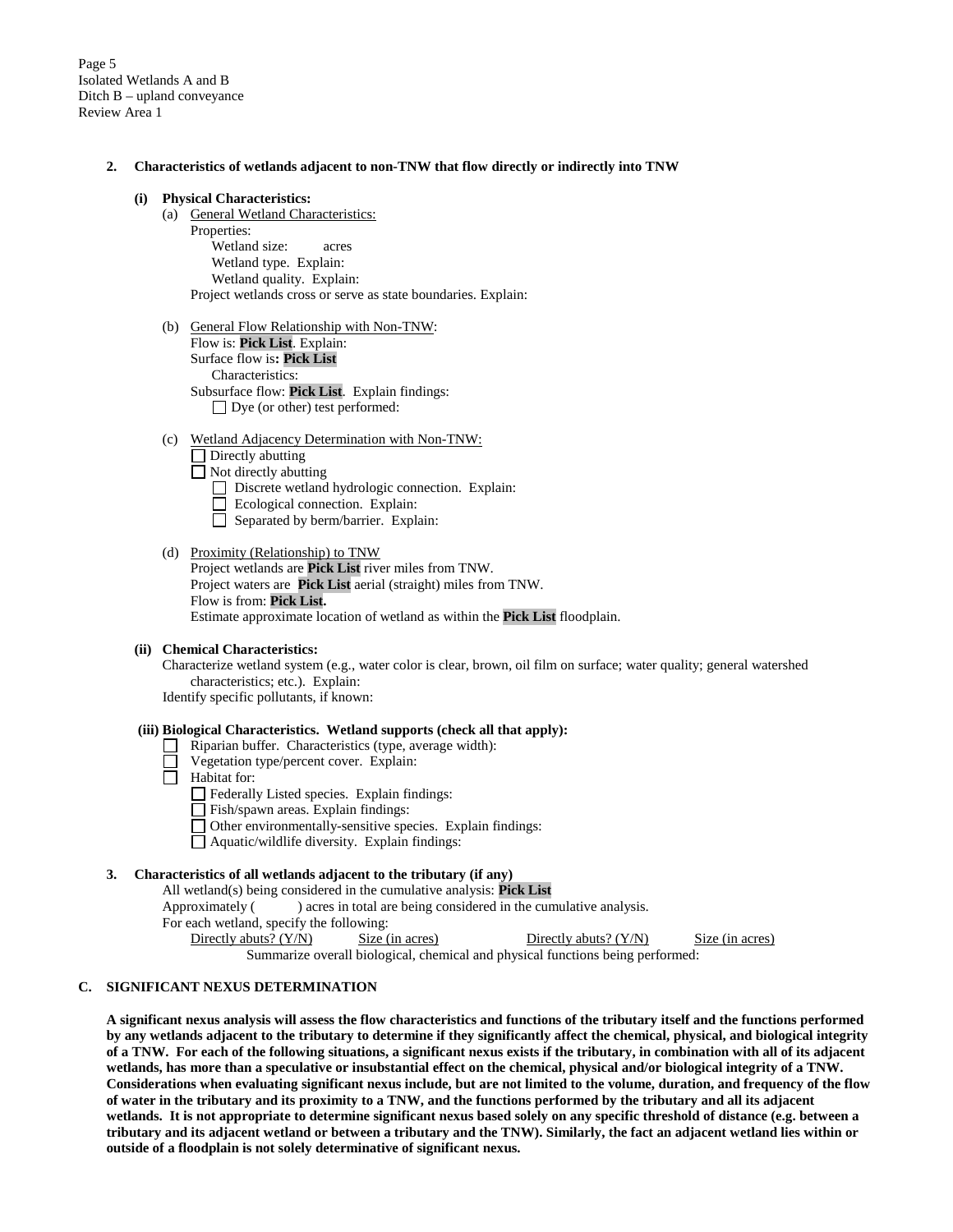**Draw connections between the features documented and the effects on the TNW, as identified in the** *Rapanos* **Guidance and discussed in the Instructional Guidebook. Factors to consider include, for example:**

- Does the tributary, in combination with its adjacent wetlands (if any), have the capacity to carry pollutants or flood waters to TNWs, or to reduce the amount of pollutants or flood waters reaching a TNW?
- Does the tributary, in combination with its adjacent wetlands (if any), provide habitat and lifecycle support functions for fish and other species, such as feeding, nesting, spawning, or rearing young for species that are present in the TNW?
- Does the tributary, in combination with its adjacent wetlands (if any), have the capacity to transfer nutrients and organic carbon that support downstream foodwebs?
- Does the tributary, in combination with its adjacent wetlands (if any), have other relationships to the physical, chemical, or biological integrity of the TNW?

## **Note: the above list of considerations is not inclusive and other functions observed or known to occur should be documented below:**

- **1. Significant nexus findings for non-RPW that has no adjacent wetlands and flows directly or indirectly into TNWs.** Explain findings of presence or absence of significant nexus below, based on the tributary itself, then go to Section III.D: .
- **2. Significant nexus findings for non-RPW and its adjacent wetlands, where the non-RPW flows directly or indirectly into TNWs.** Explain findings of presence or absence of significant nexus below, based on the tributary in combination with all of its adjacent wetlands, then go to Section III.D:
- **3. Significant nexus findings for wetlands adjacent to an RPW but that do not directly abut the RPW.** Explain findings of presence or absence of significant nexus below, based on the tributary in combination with all of its adjacent wetlands, then go to Section III.D:

# **D. DETERMINATIONS OF JURISDICTIONAL FINDINGS. THE SUBJECT WATERS/WETLANDS ARE (CHECK ALL THAT APPLY):**

- **1. TNWs and Adjacent Wetlands.** Check all that apply and provide size estimates in review area: TNWs: linear feet width (ft), Or, acres. Wetlands adjacent to TNWs: acres.
- **2. RPWs that flow directly or indirectly into TNWs.**
	- Tributaries of TNWs where tributaries typically flow year-round are jurisdictional. Provide data and rationale indicating that tributary is perennial: .
	- Tributaries of TNW where tributaries have continuous flow "seasonally" (e.g., typically three months each year) are jurisdictional. Data supporting this conclusion is provided at Section III.B. Provide rationale indicating that tributary flows seasonally:

Provide estimates for jurisdictional waters in the review area (check all that apply):<br>
Tributary waters: linear feet width (ft).

Tributary waters: linear feet width (ft).

# **3. Non-RPWs[8](#page-5-0) that flow directly or indirectly into TNWs.**

- Waterbody that is not a TNW or an RPW, but flows directly or indirectly into a TNW, and it has a significant nexus with a TNW is jurisdictional. Data supporting this conclusion is provided at Section III.C.
- Provide estimates for jurisdictional waters within the review area (check all that apply):
	- $\Box$  Tributary waters: linear feet width (ft).

# **4. Wetlands directly abutting an RPW that flow directly or indirectly into TNWs.**

Wetlands directly abut RPW and thus are jurisdictional as adjacent wetlands.

Wetlands directly abutting an RPW where tributaries typically flow year-round. Provide data and rationale indicating that tributary is perennial in Section III.D.2, above. Provide rationale indicating that wetland is directly abutting an RPW:

Wetlands directly abutting an RPW where tributaries typically flow "seasonally." Provide data indicating that tributary is seasonal in Section III.B and rationale in Section III.D.2, above. Provide rationale indicating that wetland is directly abutting an RPW:

Provide acreage estimates for jurisdictional wetlands in the review area: acres.

**5. Wetlands adjacent to but not directly abutting an RPW that flow directly or indirectly into TNWs.**

Wetlands that do not directly abut an RPW, but when considered in combination with the tributary to which they are adjacent and with similarly situated adjacent wetlands, have a significant nexus with a TNW are jurisidictional. Data supporting this conclusion is provided at Section III.C.

<span id="page-5-0"></span>Provide acreage estimates for jurisdictional wetlands in the review area: acres.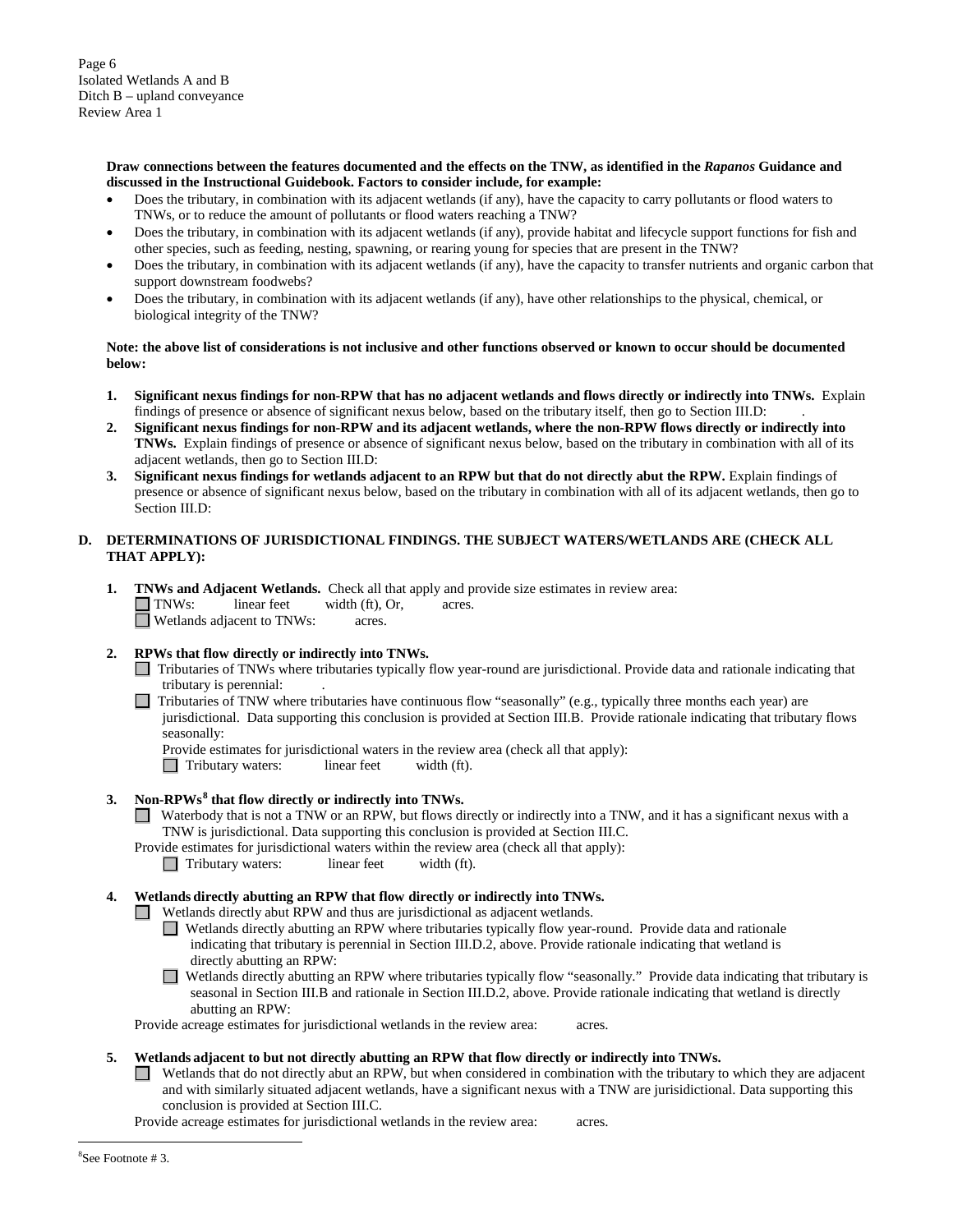Page 7 Isolated Wetlands A and B Ditch B – upland conveyance Review Area 1

| 6. | Wetlands adjacent to non-RPWs that flow directly or indirectly into TNWs. |  |
|----|---------------------------------------------------------------------------|--|
|    |                                                                           |  |

Wetlands adjacent to such waters, and have when considered in combination with the tributary to which they are adjacent and with similarly situated adjacent wetlands, have a significant nexus with a TNW are jurisdictional. Data supporting this conclusion is provided at Section III.C.

Provide estimates for jurisdictional wetlands in the review area: acres.

## **7. Impoundments of jurisdictional waters. [9](#page-6-0)**

- As a general rule, the impoundment of a jurisdictional tributary remains jurisdictional.
- Demonstrate that impoundment was created from "waters of the U.S.," or
- Demonstrate that water meets the criteria for one of the categories presented above (1-6), or
- П Demonstrate that water is isolated with a nexus to commerce (see E below).

## **E. ISOLATED [INTERSTATE OR INTRA-STATE] WATERS, INCLUDING ISOLATED WETLANDS, THE USE, DEGRADATION OR DESTRUCTION OF WHICH COULD AFFECT INTERSTATE COMMERCE, INCLUDING ANY SUCH WATERS (CHECK ALL THAT APPLY):[10](#page-6-1)**

- which are or could be used by interstate or foreign travelers for recreational or other purposes.
- from which fish or shellfish are or could be taken and sold in interstate or foreign commerce.

which are or could be used for industrial purposes by industries in interstate commerce.

Interstate isolated waters.Explain:

Other factors. Explain:

#### **Identify water body and summarize rationale supporting determination:** .

Provide estimates for jurisdictional waters in the review area (check all that apply):

Tributary waters: linear feet width (ft).

- П Other non-wetland waters: acres.
- Identify type(s) of waters:
- $\Box$  Wetlands: acres.

### **F. NON-JURISDICTIONAL WATERS, INCLUDING WETLANDS (CHECK ALL THAT APPLY):**

- If potential wetlands were assessed within the review area, these areas did not meet the criteria in the 1987 Corps of Engineers Wetland Delineation Manual and/or appropriate Regional Supplements.
- $\boxtimes$  Review area included isolated waters with no substantial nexus to interstate (or foreign) commerce.

 $\boxtimes$  Prior to the Jan 2001 Supreme Court decision in "*SWANCC*," the review area would have been regulated based solely on the "Migratory Bird Rule" (MBR).

Waters do not meet the "Significant Nexus" standard, where such a finding is required for jurisdiction. Explain:

Provide acreage estimates for non-jurisdictional waters in the review area, where the sole potential basis of jurisdiction is the MBR factors (i.e., presence of migratory birds, presence of endangered species, use of water for irrigated agriculture), using best professional judgment (check all that apply):

|                   |            | linear feet                                                          | width (ft).                                                     |
|-------------------|------------|----------------------------------------------------------------------|-----------------------------------------------------------------|
| Lakes/ponds:      | acres.     |                                                                      |                                                                 |
|                   |            |                                                                      |                                                                 |
| Wetlands:         |            |                                                                      |                                                                 |
| <b>Wetland A:</b> | <b>PEM</b> | $0.13$ acre                                                          |                                                                 |
| <b>Wetland B:</b> | PEM        | $0.11$ acre                                                          |                                                                 |
|                   |            | Non-wetland waters ( <i>i.e.</i> , <i>rivers</i> , <i>streams</i> ): | Other non-wetland waters: Ditch B – ephemeral – 927 linear feet |

Provide acreage estimates for non-jurisdictional waters in the review area that do not meet the "Significant Nexus" standard, where such a finding is required for jurisdiction (check all that apply):

- $\Box$ Non-wetland waters (i.e., rivers, streams): linear feet, width (ft). Lakes/ponds: acres.
- Other non-wetland waters: acres. List type of aquatic resource:

Wetlands: acres.

<span id="page-6-0"></span><sup>&</sup>lt;sup>9</sup> To complete the analysis refer to the key in Section III.D.6 of the Instructional Guidebook.

<span id="page-6-1"></span>**<sup>10</sup> Prior to asserting or declining CWA jurisdiction based solely on this category, Corps Districts will elevate the action to Corps and EPA HQ for review consistent with the process described in the Corps/EPA** *Memorandum Regarding CWA Act Jurisdiction Following Rapanos.*